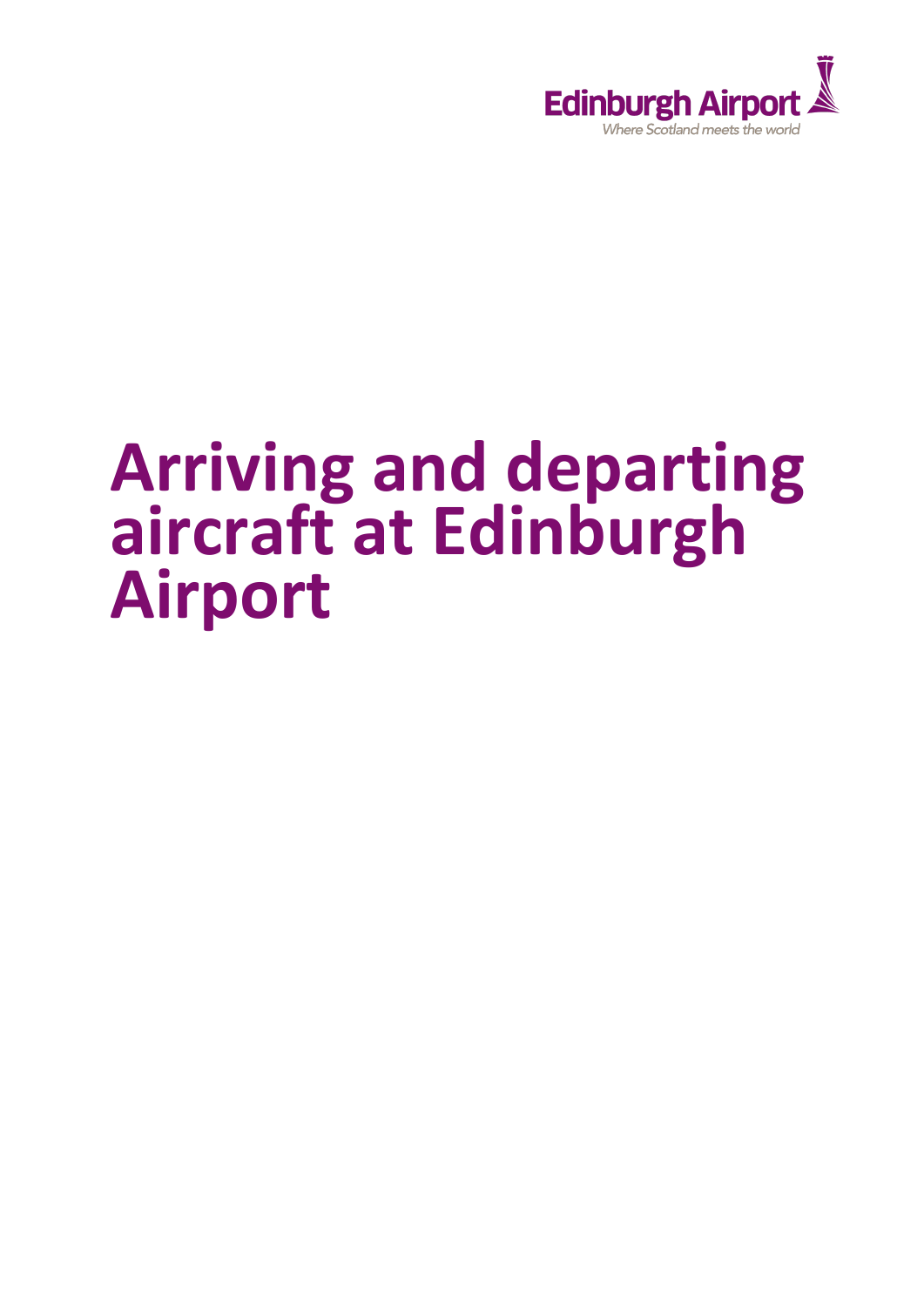

## **Contents**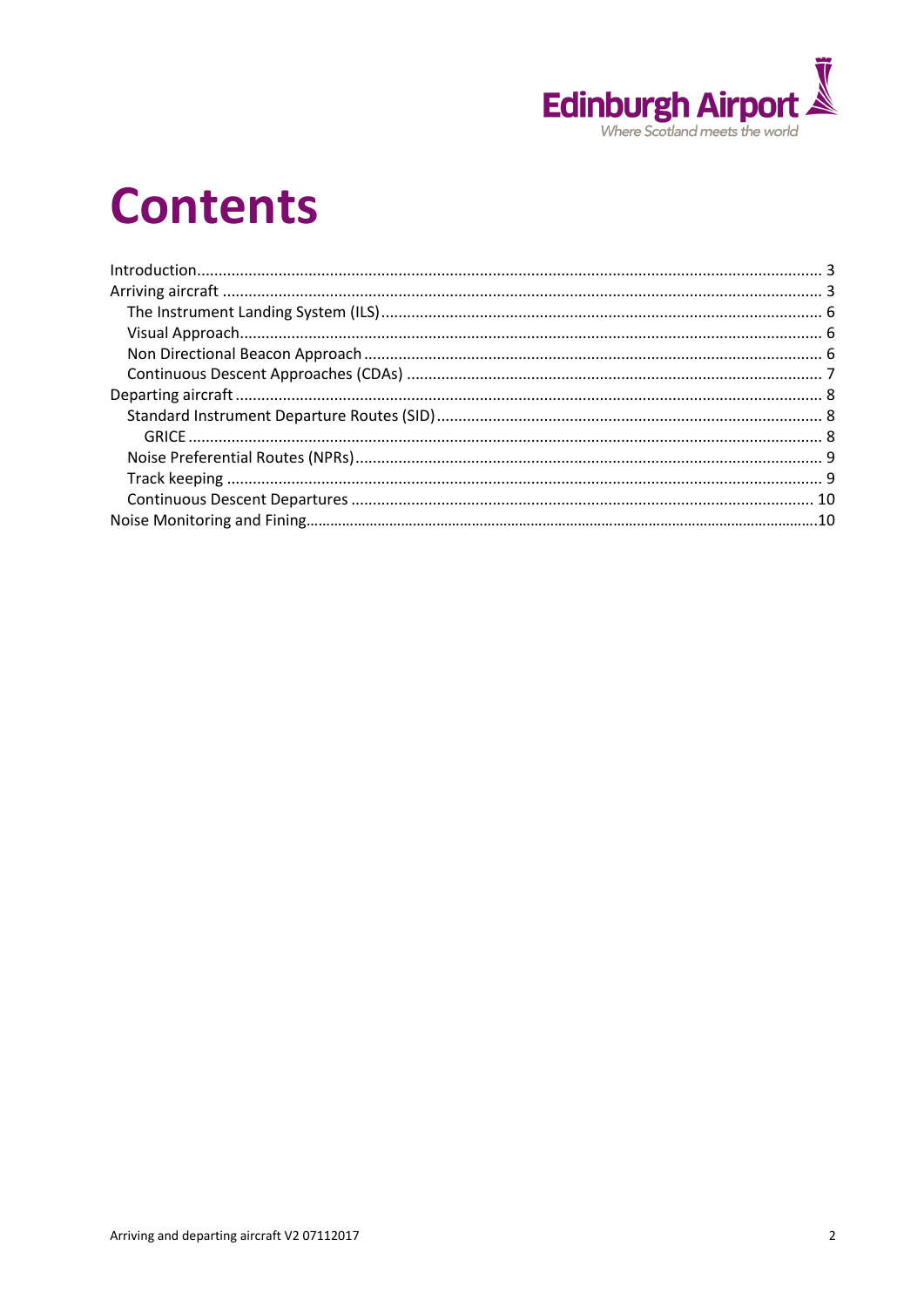

## <span id="page-2-0"></span>**Introduction**

<span id="page-2-1"></span>Edinburgh Airport is Scotland's busiest airport with over 12.3 million passengers passing through the terminal in 2016 for business or leisure. Whilst air travel provides us with many benefits, aircraft noise can impact on people who live or work near airports and under flight paths.

Whilst we can't eliminate it completely, we are working to minimise it. We are also committed to explaining what you're hearing and why.

Noise is caused by air going over the aircraft's fuselage (body) and wings - known as airframe - and its engines. When air passes over the aircraft's airframe, it causes friction and turbulence, which results in noise. The level of noise generated varies according to aircraft size and type, and can differ even for identical aircraft. Engine noise is created by the sound of the engine's moving parts and by the sound of air being expelled at high speed.

Aircraft have been getting progressively quieter as designs and engine technology has advanced and it is expected that today's airlines will be operating even quieter models in the future.

To help address noise, we work collaboratively with the Civil Aviation Authority who set the Airspace Policy, airlines themselves and Air Traffic Control (ATC) who advise the aircraft where to fly. Edinburgh Airport is a member of Sustainable Aviation, a coalition of UK aviation stakeholders spanning aircraft manufacturers, airlines, airports and National Air Traffic Services, the principal air navigation provider.

As an industry, the four main things we are doing are:

- designing airframes and engines to reduce noise generation
- tightening the regulations on noise
- improving the way aircraft and airports operate
- providing noise insulation and compensation for people who experience high levels of noise.

As long as people want to fly, there will be noise from aircraft landing and taking off. Although today's aircraft are typically 75% quieter than those used in the 1960s.

The latest figures published by the Civil Aviation Authority show Edinburgh Airport to be quieter today than any point in the past. This is because older and noisier aircraft are being phased out and being replaced by quieter, and more environmentally friendly, models.

In May 2006, Edinburgh Airport chose to introduce a voluntary system of noise fining, in line with those operated by Heathrow, Gatwick and Stansted. Any aircraft that breaks the stated noise thresholds set down by the UK Government is now automatically fined, with the level of the fine dependent on the level of infringement. Two different noise thresholds are used, one for daytime and one for night time. The level of fines imposed were doubled in 2007 and since the introduction of this new system, Edinburgh Airport has seen a significant fall in the number of aircraft making excessive noise on departure from the airport. All money raised from noise fines is placed into the Edinburgh Airport Community Fund.

The Civil Aviation Authority, which acts as the independent regulator of aviation in the UK, produces noise contour maps for Edinburgh Airport every five years. These contours measure the average noise at Edinburgh Airport over the busiest hours of the day and busiest months at the airport, using the dB. Leq noise scale.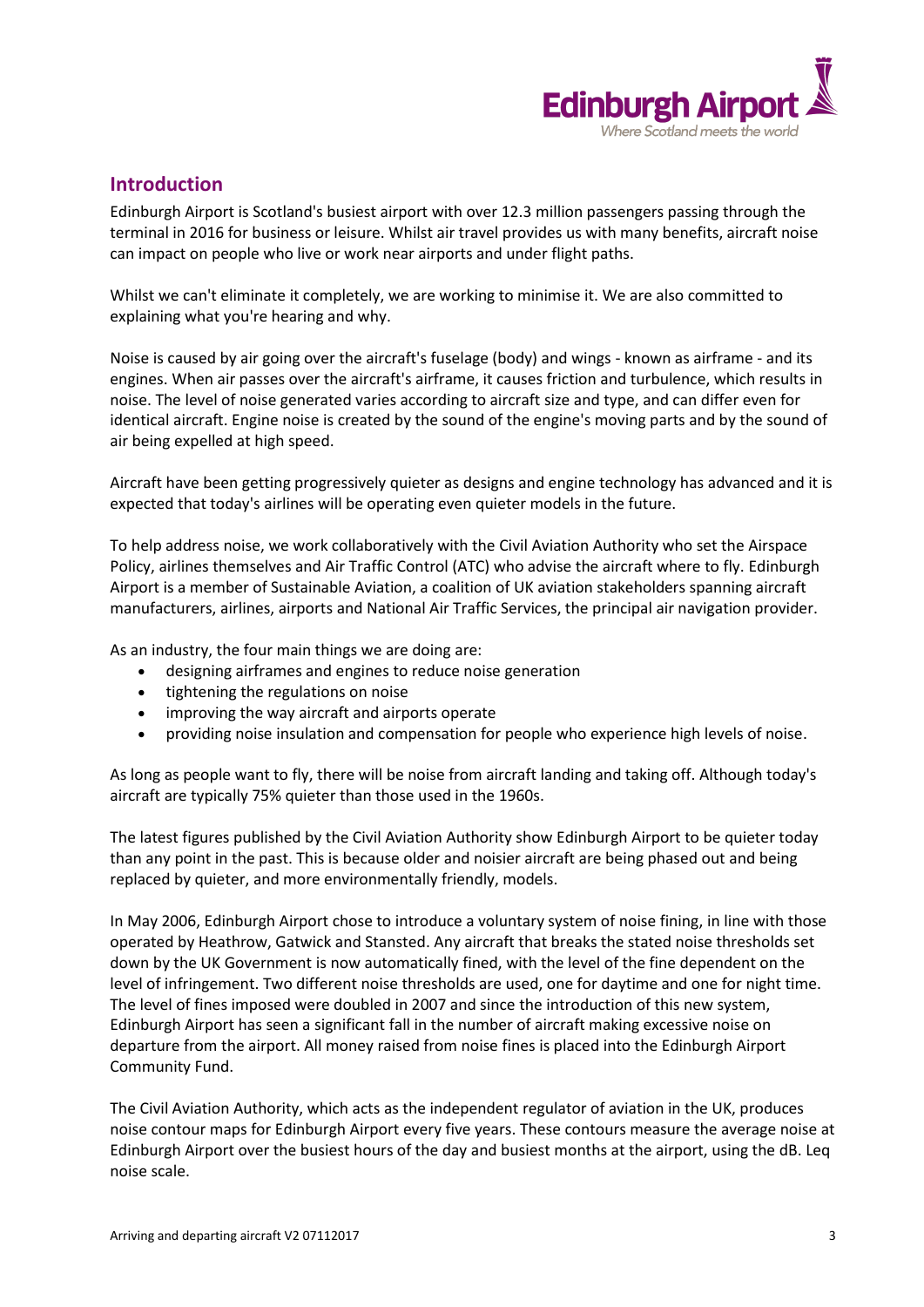



This document details the procedures that apply to arriving and departing aircraft at Edinburgh Airport.

Edinburgh Airport has one primary runway (Runway 06/24), which operates in two directions. When Runway 06 is in operation, aircraft arrive from the west and depart to the east. When Runway 24 is in operation, aircraft arrive from the east and depart to the west. The direction of operation is entirely dependent on weather conditions as, where possible, aircraft will take off and depart into wind. Due to local weather conditions (south-westerly is the prevalent wind direction at Edinburgh Airport), R24 is in operation approximately 70% of the time and R06 is in operation approximately 30% of the time.

A typical day of Runway 06 operations can be seen below, with arriving aircraft shown in red and departing aircraft shown in blue.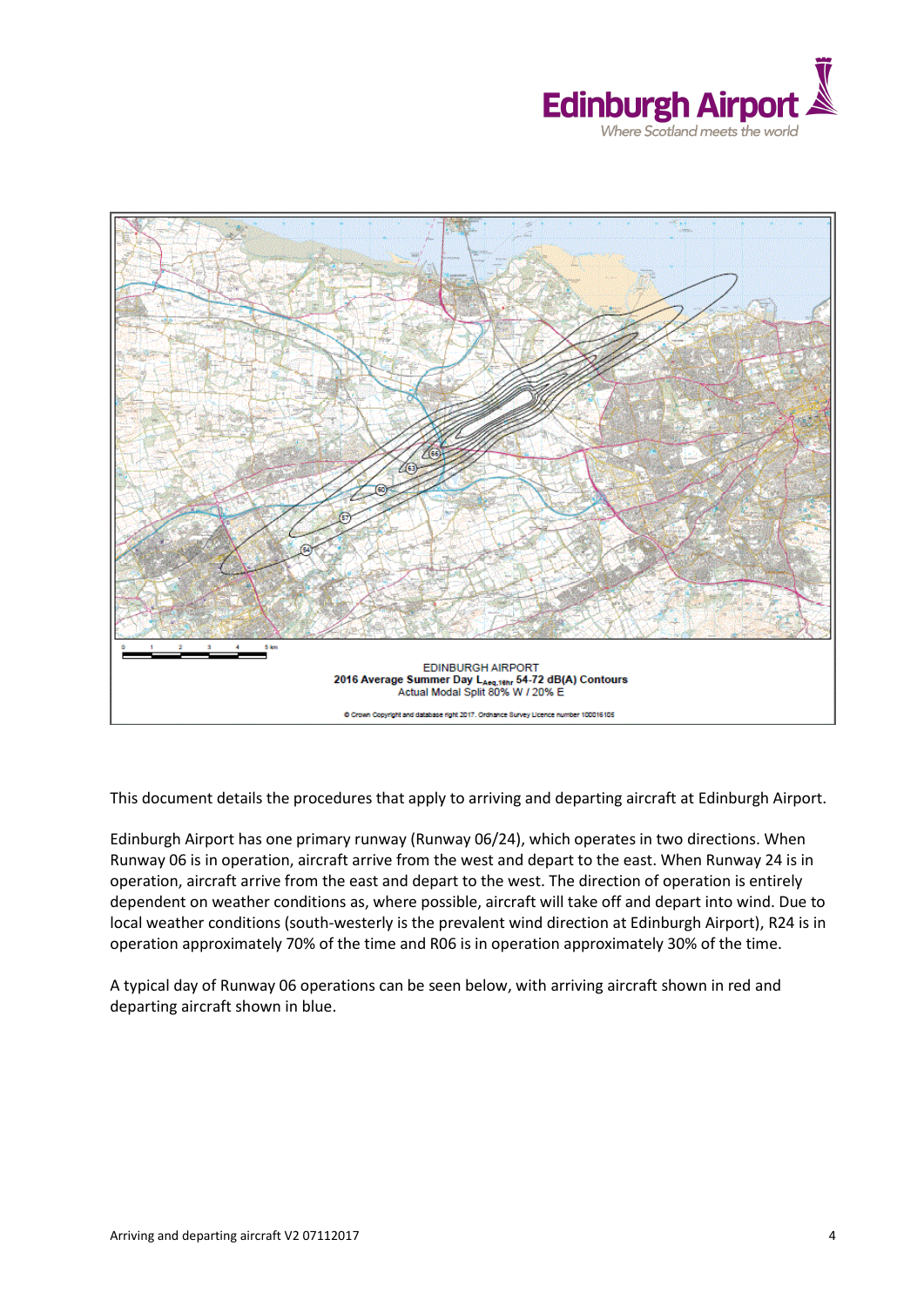



A typical day of Runway 24 operations can be seen below, with arriving aircraft shown in red and departing aircraft shown in blue.



No statutory controls exist for aircraft noise or to prevent aircraft overflying a particular area. Aircraft can operate anywhere in this area as Air Traffic Control (ATC) maintain an orderly flow of air traffic, whilst ensuring safe aircraft separation. ATC integrate arriving and departing aircraft and as safety is paramount, flexibility is necessary to achieve this.

However, we are aware of the impact that aircraft operations can have on our local communities and work closely with our Air Traffic Control provider NATS and our airline partners to encourage compliance with the procedures detailed in this document.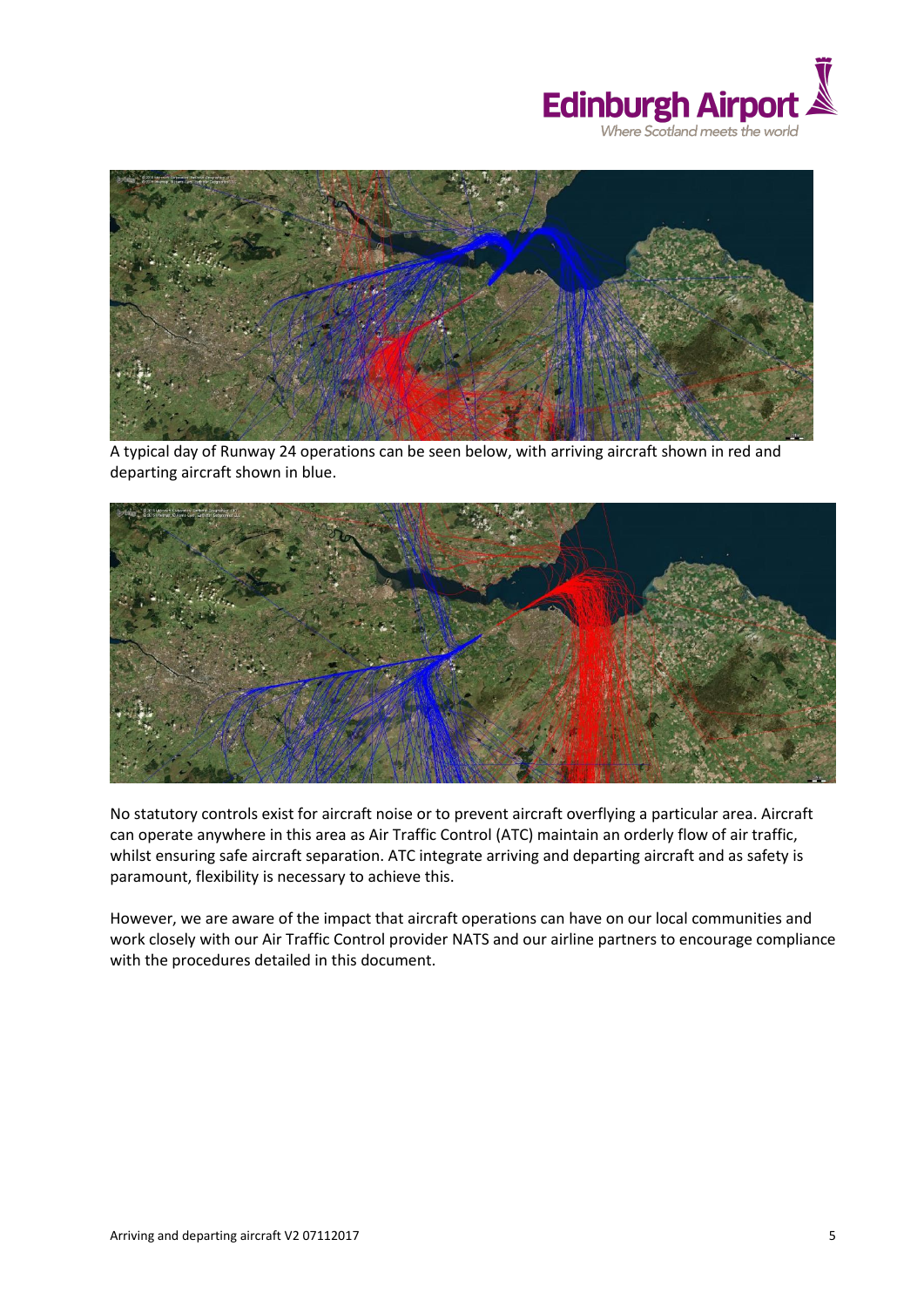

## **Arriving aircraft**

## <span id="page-5-0"></span>**The Instrument Landing System (ILS)**



The most common approach to the runway uses the Instrument Landing System (ILS).

The ILS is a radio system that transmits two beams, the localiser and the glide path. The localiser beam defines the centreline of the runway and extends along the approach path for approximately 20 nautical miles. The glide path beam defines the glide slope that aircraft should fly while following the localiser course to approach the runway.

Aircraft arriving descend at a 3° angle, the ILS provides a safe and manageable descent to the runway ensuring that an aircraft's final descent is controlled in an assured manner.

Arriving aircraft do not have a specified route to follow before joining the ILS. They will be vectored by ATC, this means there is more variation in the position of arriving aircraft. Aircraft join the final approach at heights consistent with the use of the ILS, however pilots are generally instructed to maintain an altitude of at least 2,500 feet until they are turned towards the ILS by ATC.

## <span id="page-5-1"></span>**Visual Approach**

Although the majority of arrivals will follow the ILS, there are times when aircraft will use a visual approach and the pilot will land using visual references. These are required as part of a pilot's training schedule and will be authorised by, and under the control of, Air Traffic Control.

## <span id="page-5-2"></span>**Non Directional Beacon Approach**

Should the ILS be out of service, a Non Directional Beacon (NDB) approach is used. These are also required as part of a pilot's training schedule so may, on occasion, be used even when the ILS is operational.

An NDB is a single aerial transmitter which transmits directional information to an aircraft. Instrumentation on board the aircraft will home into the transmissions, and the aircrew will fly towards the beacon, making adjustments to the track as they fly towards the runway. When an NDB approach is used, aircraft are positioned approximately five degrees east of the ILS localiser.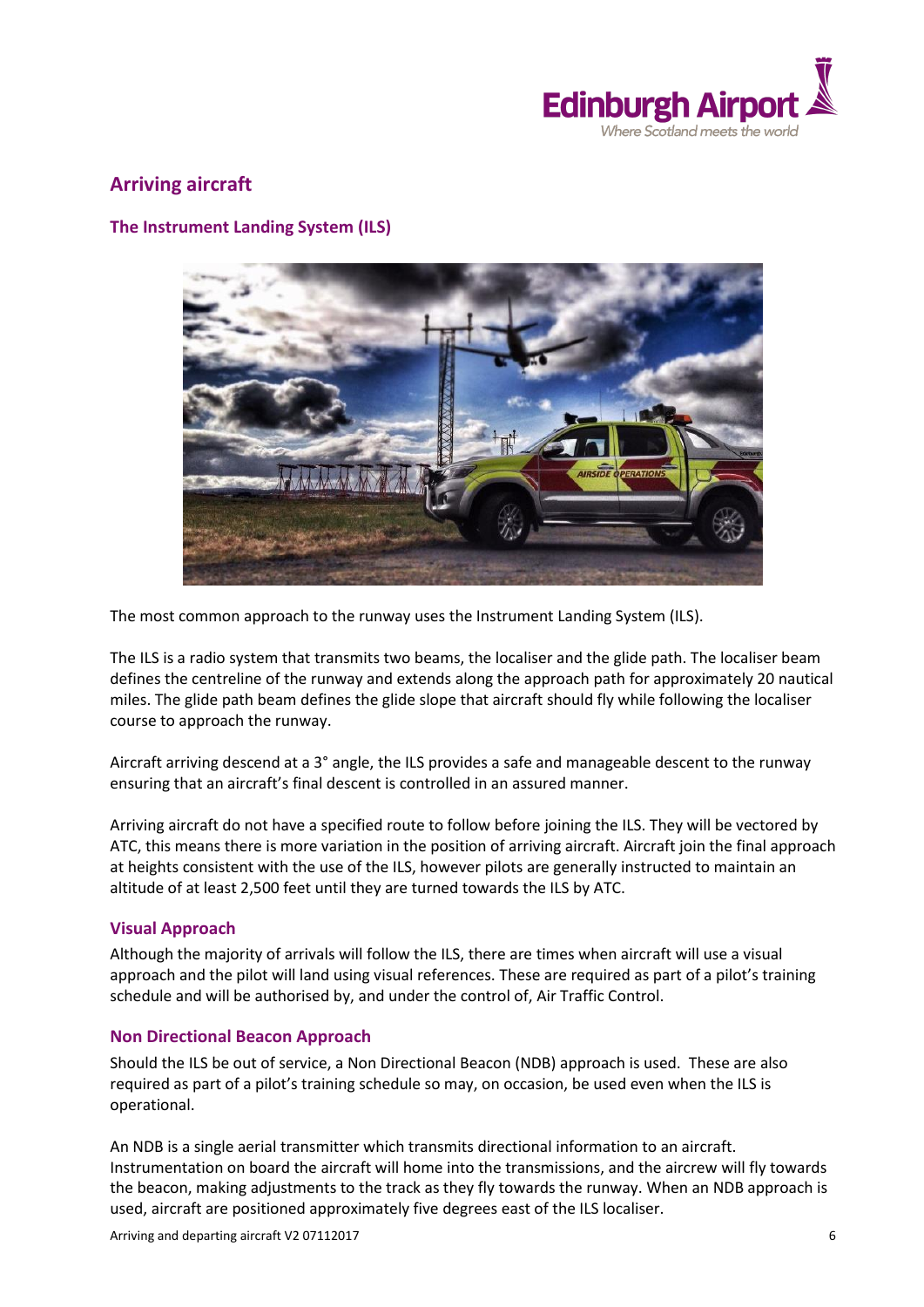<span id="page-6-0"></span>

As the NDB beacon is located off to one side of the runway, the NDB flight path over the ground can vary slightly and, therefore, is not so precise as an ILS approach.

## **Continuous Descent Approaches (CDAs)**

Arriving aircraft are encouraged to use Continuous Descent Approaches. This encourages aircraft to stay higher for longer, by descending at a continuous rate. This requires significantly less thrust leading to reduced air emissions and noise, and also results in cost savings for the airlines. Improvements in CDA rates at Edinburgh are estimated to be saving airlines over £150,000 worth of fuel per year.

#### With a CDA an aircraft descends towards an airport in a

gradual, continuous approach with the engine power cut back. By flying higher for longer and eliminating the need for the extra thrust required for the periods of level flight between steps of descent, CDAs result in reduced fuel burn and emissions and means less noise exposure for communities under the arrivals flight path. This type of procedure can result in noise reductions of up to 5 dB.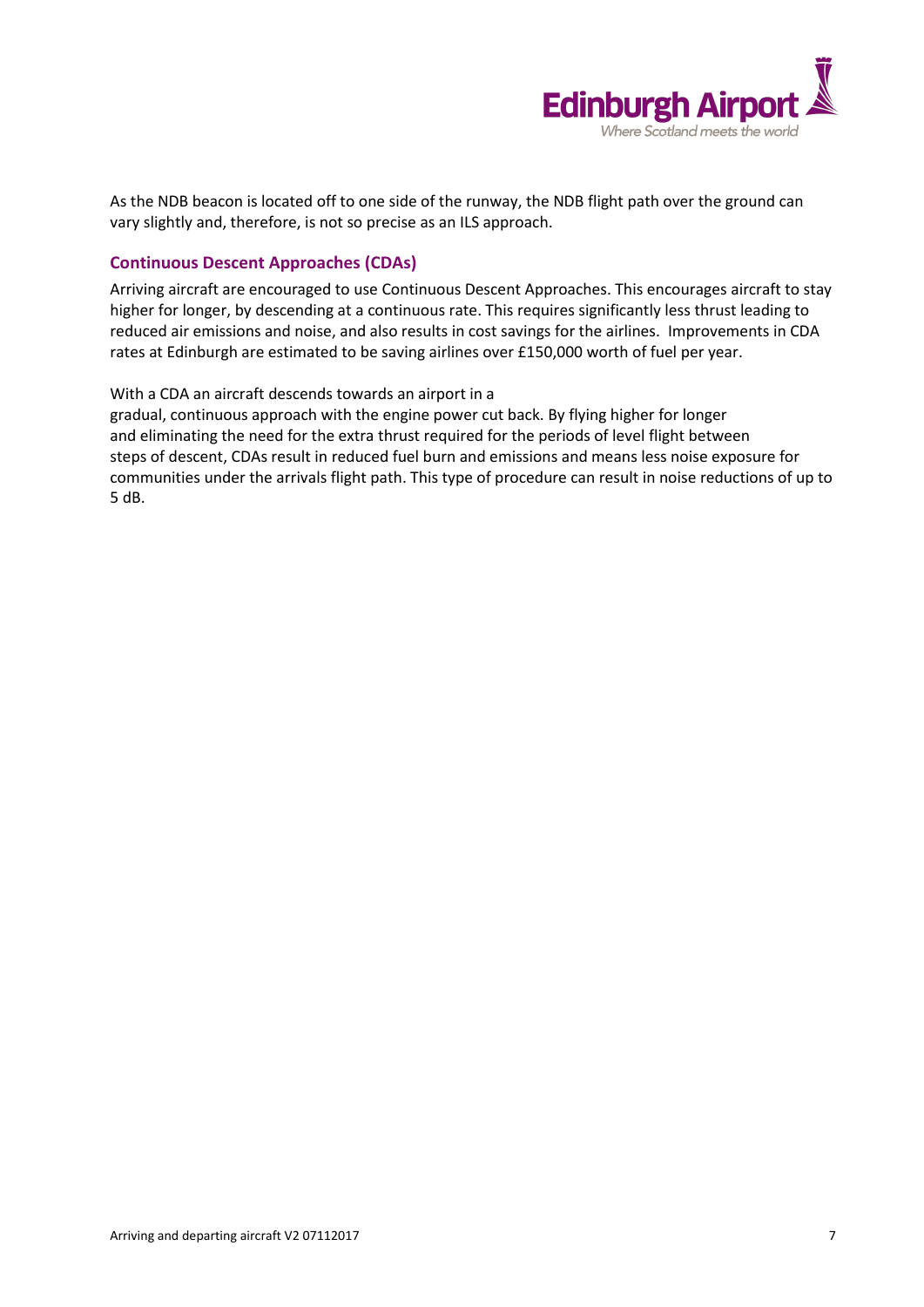

## <span id="page-7-0"></span>**Departing aircraft**

## <span id="page-7-1"></span>**Standard Instrument Departure (SID) Routes**

Standard Instrument Departure Routes are a set of instructions which a pilot will refer to when departing from the airport. These routes are not compulsory, but rather ensure that all departures are safe and efficient.

SIDs are given their name by a place or position/point that they lead to. For example, GRICE is a point in rural Perthshire and TALLA is near Carlisle.

In the 1970s, when Runway 06/24 was designed and built, SID construction was not as rigorous or sophisticated as it is today. There was limited technology, so instructions were fairly simple, involving directions to be taken once an aircraft had reached a certain height or travelled a certain distance.

<span id="page-7-2"></span>The following SID are currently in use at Edinburgh Airport:

## **GRICE**

GRICE is used by approximately 5% of departures comprising mainly Scandinavian and Highland and Islands services and occasionally Middle East aircraft.

There are two separate GRICE departures – GRICE 3C and GRICE 4D.

GRICE 3C is operational when Runway 24 is operational and GRICE 4D is operational when Runway 06 is operational.

A GRICE 3C departure leaves Edinburgh Airport westbound before turning north and veering east before crossing the Forth and overflying the GRICE point at heights of 6000 feet and above. All aircraft climb straight out to a beacon at Livingston before turning north. The Noise Preferential route terminates at 3,000ft, and aircraft may turn when they are above this height. Since July 2015, to alleviate noise intrusion in the Uphall area, we have raised this height/turn level to 4000ft for jet aircraft.

A GRICE 4D departure leaves Edinburgh Airport eastbound, turning west over the Forth and heading to GRICE. All aircraft on this departure are required to turn left on a 045 degree heading at 500 feet or at 0.5 nautical miles (whichever is reached earlier) to avoid the Cramond area of Edinburgh.

## **GOSAM**

GOSAM is primarily used by aircraft heading south from Edinburgh towards Carlisle. This includes most UK domestic jet services, such as those to the London airports, and flights to France, the Iberian Peninsula, Balearic and Canary Islands, amongst others. GOSAM accounts for over half of all Edinburgh departures.

There are two separate GOSAM departure routings – GOSAM 1C and GOSAM 1D.

GOSAM 1C is operational when Runway 24 is operational and GOSAM 1D is operational when Runway 06 is operational.

GOSAM 1C is operated in the following way, all aircraft climb straight out to a beacon at Livingston before turning as directed by Air Traffic Control (ATC).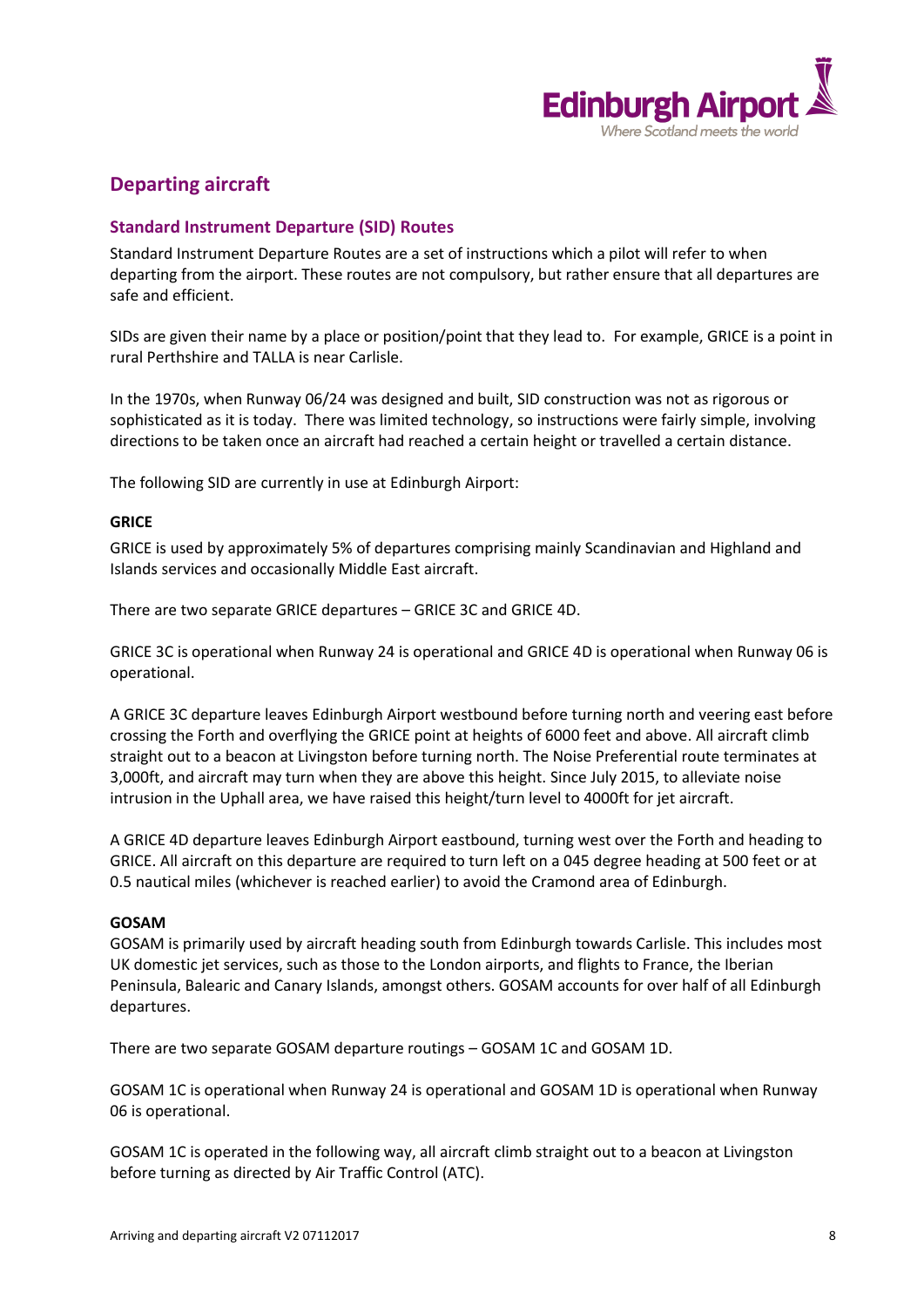

A GOSAM 1D departure leaves Edinburgh Airport eastbound, turning left initially and then left and left again over the Forth/South Fife and heading south-west or as directed by ATC. All aircraft on this departure are required to turn left on a 045 degree heading at 500 feet or at 0.5 nautical miles (whichever is reached earlier) to avoid the Cramond area of Edinburgh.

#### **TALLA**

TALLA is primarily used by non-jet aircraft to all destinations except north. This includes Aer Lingus flights to Ireland and Flybe all over the UK. It is also used by jet aircraft that are flying overhead from Newcastle to destinations in northern, eastern and southeast Europe, and the Middle East. TALLA accounts for around a third of all departures.

There are two separate TALLA departure routings – TALLA 5C and TALLA 5D.

TALLA 5C is operational when Runway 24 is operational and TALLA 5D is operational when Runway 06 is operational.

Aircraft operating on TALLA 5C climb straight out to a beacon at Livingston before turning left or as directed by ATC.

A TALLA 5D departure leaves Edinburgh Airport eastbound, turning left initially (as below) and then right over the Forth and then right again heading south towards TALLA and/or as directed by ATC. All aircraft on this departure are required to turn left on a 045 degree heading at 500 feet or at 0.5 nautical miles (whichever is reached earlier) to avoid the Cramond area of Edinburgh.

SIDs are depicted as lines on maps however recognising that aircraft are unable to follow this line exactly, aircraft fly within a corridor known as a Noise Preferential Route (NPR).

## <span id="page-8-0"></span>**Noise Preferential Routes (NPR)**

Noise Preferential Routes are corridors, extending 1 mile in each direction from the centre of the SID line, that aircraft are expected to fly when departing from the airport. NPR are not a statutory control but, rather, are used to reduce noise disturbance on our local communities. Departing aircraft are required to follow the NPR until they reach an altitude of 3,000ft. When they reach 3,000ft they can depart these routes and fly towards their final destination.

Since July 2015, to alleviate noise intrusion in the Uphall area, we have raised this height/turn level to 4000ft for jet aircraft.

On occasion, and to ensure aircraft safety, aircraft may be permitted to deviate from the NRP. The most common reason for this is extreme weather conditions in the airport vicinity.

## <span id="page-8-1"></span>**Track keeping**

All arriving and departing aircraft are monitored using our Noise and Track Keeping (NTK) system.

Track keeping refers to aircraft flying in the NPRs. If an aircraft is found to be off-track, we will contact NATS and the airline directly to understand why and work with the airline to ensure they understand the correct procedures and follow these in the future.